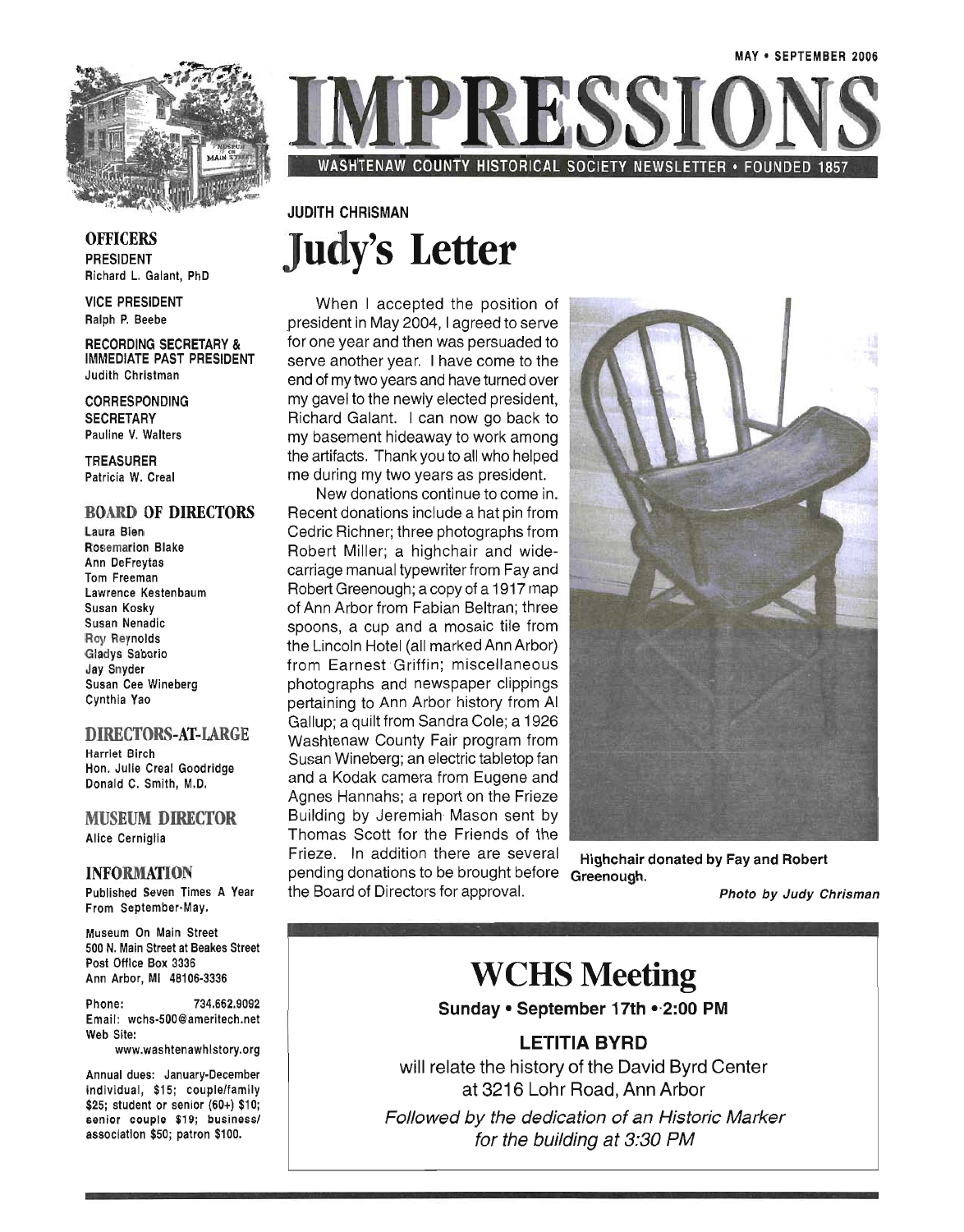APRIL TALK' JUDITH CHRISTMAS AND MARCIA McCRARY

# History Of WCHS & GSWC

The April 2006 general meeting was a combined meeting of the Washtenaw County Historical Society and the Genealogical Society of Washtenaw County. The program began with a history of the historical society presented by Judy Chrisman.

#### Washtenaw County Historical Society

When I first started this project, I wondered how on earth I was going to fill a half-hour. Thanks to the research done by Ralph Beebe, who handed me an inch-thick folder of material, I had to decide how I could fit it all into a halfhour.

### Significant Dates

On December 17, 1857, 19 citizens of Ann Arbor called for "a county convention for the purpose of forming a County Historical Association" to be composed of anyone from the townships who cared to attend. The meeting was held at the Court House for the purpose of organizing a Washtenaw Historical Society. John Geddes became the chair of a committee consisting of one representative from each township plus the city of Ann Arbor. The committee was appointed to draw up a constitution "to awaken an interest in the towns." The group met again on January 13, 1858 to adopt the constitution and elect officers. The Honorable Munnis Kinney of Webster Township was elected president. The object (what today would be called a mission statement) was "to collect and preserve the history of the first settlement and growth of Washtenaw County, and to publish the same from time to time as shall be deemed advisable." No records of meetings beyond 1862 have been found to date. It appears the organization continued and that artifacts and archival material continued to be collected but the Civil War may have been the reason for the suspension of meetings.

In April 1873, the state legislature passed a resolution calling for the collecting and preserving of historical information relating to Michigan which resulted in the formation of the Historical Society of Michigan. This probably led Gen. Edward Clark, President of the Ann Arbor Pioneer & Historical Society to call for a meeting on Aug. 19, 1873 to reactivate the county society. A constitution and by-laws were adopted that same day and we became 'The Pioneer Society of the County Washtenaw." Alpheus Felch, ex-governor of Michigan, former Justice of the Peace, former U.S. Senator and a UM law professor was elected president. The object stated this time was "to cultivate social relations, collect and preserve biographical sketches, statistics and historical facts and reminiscences, and to preserve and transmit the same to future generations." Members had to be a resident of the county for at least 20 years and dues were 25 cents a year.

In 1876 the Society was incorporated under state law, dues were to be no less than 25 cents and no more than \$3.00, members had to be "not less than 40 years of age, who had resided in the county 25 years." At a meeting in 1883, the Honorable E.P. Allen of Ypsilanti stated, "We are now living in the high noon of the last civilization the world will know until it is burned up, and I do not believe the progress of the fifty years to come will be equal to that of the past half century."



Alpheus Felch, President of Historical Society in 1873. From Portrait and Biographical Album, 1891

Meetings were held in various locations around the county-at first in alternate months, then quarterly and finally only annually and on special occasions such as the  $4<sup>th</sup>$  of July. Meetings were an all day affair with a business meeting in the morning, lunch prepared by the local ladies, and then reports and, if time, reminiscences of members. The Society necrologist, keeper of the death list, would read the list of members who had died since the previous annual meeting. The year 1879 was an especially bad year because, at the January 1880 meeting, necrologist Charles Chapin read a list of 72 names with a short bio for each. Some who died in that year were William Dancer, Thomas Peatt (his name will come up again later), the Honorable James Kingsley, Sylvester Noble (home was an underground railroad stop) and Calvin Fillmore, builder of Gordon Hall and brother of President Millard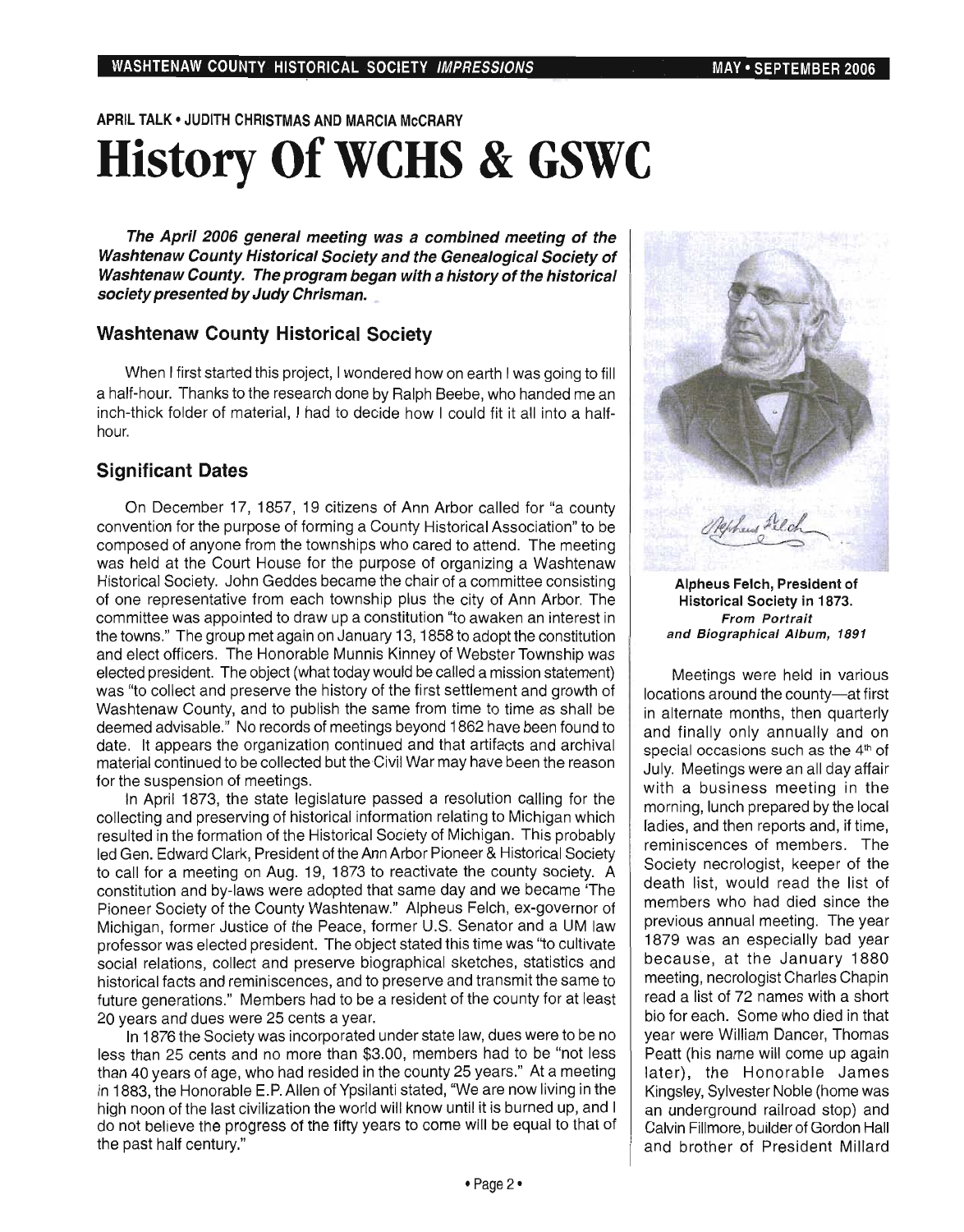Fillmore. It appears that no meetings were held after 1925.

In 1929, the third constitution was drawn up. A new constitution was necessary because the organizers discovered that the old charter had expired in 1906. By this time the pioneers were getting fewer and fewer. The age and residency requirements were dropped and the name was changed to Washtenaw Historical Society. It was felt that the word county limited the activities of the Society. The objects stated this time were "to foster interest in the history of the Washtenaw Area, and to assemble and preserve in permanent collections all materials relating to that history." In 1943, the dues were \$1.00 or one could get a lifetime membership for \$50. By 1947, the lifetime membership cost had dropped to \$25. There were 24 lifetime members in 1950.

Upon expiration of that charter, the Society reincorporated in 1955. When that charter expired in 1985, we were reincorporated in perpetuity as a non-profit organization and the name was changed to Washtenaw County Historical Society.

### **Museum Sites**

Through all of that time the Society never had a home. The need for a permanent site was first expressed in 1874 by William Gregory of Saline. In 1930, Dr. Carl Guthe, president of the Society, stated that "the development and fostering of community memory is the function of the WHS" and "the Society is making definite plans for securing an adequate home for the county's memory." Over the years, many locations were mentioned and some discussed at length.

In 1942, Marie Louise Douglass, daughter of Dr. Silas H. Douglass, bequeathed her home at 502 E. Huron along with real estate owned on E. Washington to the Regents of the University of Michigan "being it expressly provided, however, that it be known as the Washtenaw Historical Museum" and "that the enterprise be conducted as a joint museum for the display of the property of the Washtenaw Historical Museum, under the supervision of the Regents of the University of Michigan, with such cooperation, between the groups as may be desirable to effectuate that purpose." The Society was not specifically mentioned but most interpreted the will to include the Society because many of her personal items were left to the Society. The Regents tentatively accepted the terms and the Society held a special meeting to discuss the proposal. It was felt that \$150,000 would be needed. Due to the war, most funds were going to the war effort and the Society decided they could not obtain the needed money so they declined. The committee noted that there were a number of other suitable residences in Ann Arbor that might be purchased or donated with an endowment for upkeep.

In 1955, the Society launched a drive to purchase Cobblestone Farm. They needed to raise \$40,000 but were unable to do so.

Other sites mentioned were Kempf House (too small), Danforth House at 303 E. Ann (demolished), one of the empty store fronts on Main St. Tuomy House was explored in 1967 (and again in 1996 and yet again in 2005). The fire house was considered but rejected due to lack of parking (sure doesn't seem to be a problem for the Hands-On Museum).

In 1974, Dave Pollack offered to purchase four acres of land on Fleming Creek from Fred Matthaei, Jr. which would include the grist mill and land to build a museum. The Society decided it would be too expensive. The spot, Parker Mill, is now run by the County Parks Commission.

One site that almost was successful was the Barton Dam Powerhouse. In 1977, the Society signed a lease for the Powerhouse and three acres of land. One problem was the access which was off Barton Shore Drive, a private road in Barton Hills. The city agreed to build a new access road off Whitmore Lake Rd. on land that it would purchase. The access problem, the dampness issue, and the inability to raise the money, not to mention the fact that the city decided to reclaim it to generate electricity, resulted in the loss of yet another potential site. We did hold an exhibit at the powerhouse as a fund raiser.

The final chapter in our search began in the late 1980s when the University decided to demolish a home at 1015 Wall St. for a parking lot. When Susan Wineberg heard about it, she wrote a letter to the university planner, Fred Mayer, explaining the significance of the house and asking if they would consider moving it.

In the 1830s the original lot on Wall Street was sold to



Barton dam and pumphouse From the Bentley Historical Collection

Thomas Peatt by Anson Brown's widow and subsequently sold to Dan Kellogg and Ethan Warden. The rear section of the house was built in 1835 by Dorr, Dwight and Dan Kellogg. The front section was added in 1839 when Charles and his wife came from New York state.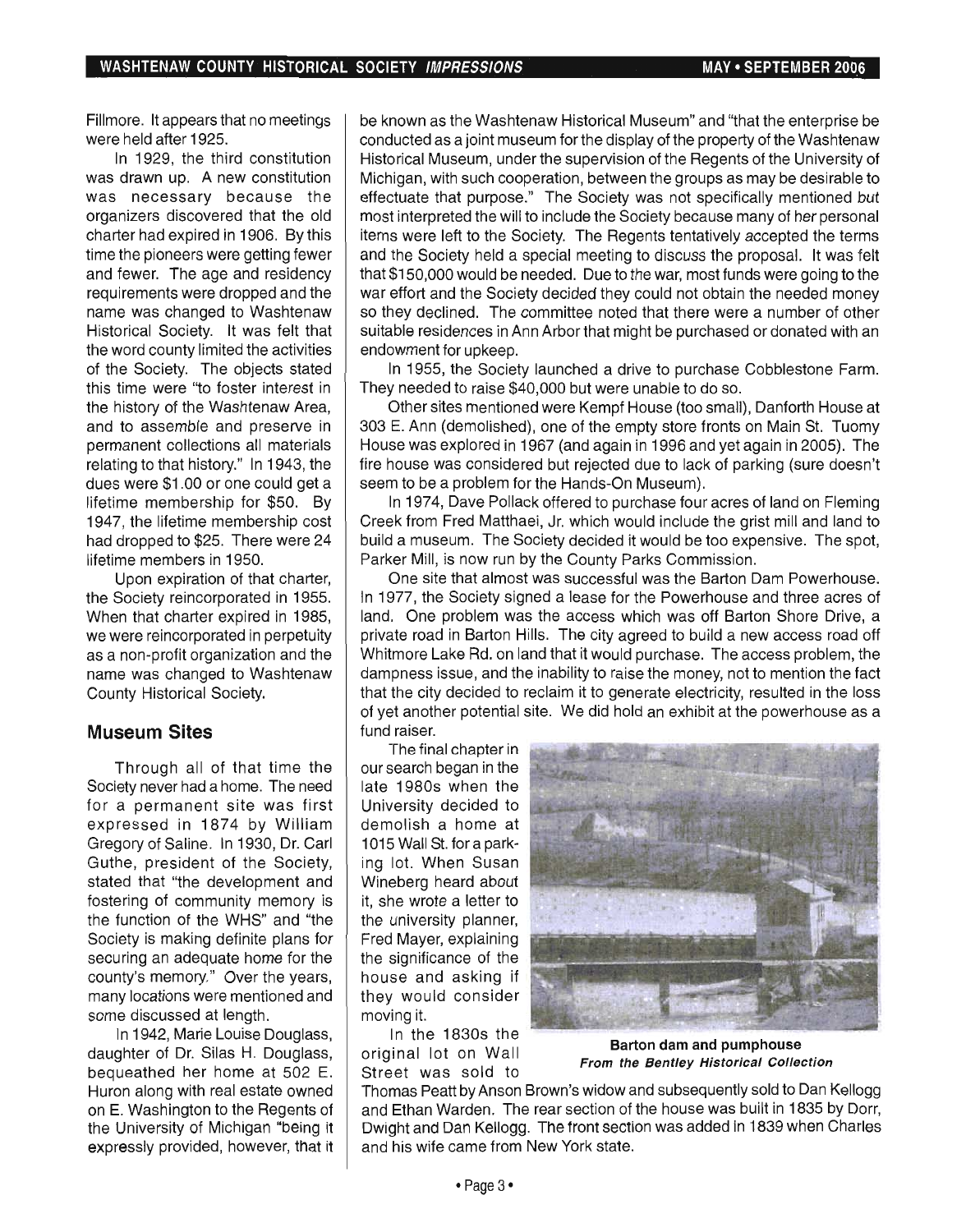

Charles Kellogg family Courtesy of David Oakley

The University offered the house to the city which accepted, then decided six months later that they had no use for it. At that time, Thelma Graves, a board member, suggested to the society president, Karen O'Neal, that the Society try to acquire the house from the University. Through Karen O'Neal's determination, the support of the University, the city's agreement to lease the land and in spite of set-

backs, including a determination by the DNR that the soil was contaminated by the gas station previously on the site, the project became a reality. On Sunday, June 10, 1990, the Society's first home, the Museum on Main Street, rolled across the Broadway bridge and was set on cribbing, 133 years after John Geddes called for the formation of a society.

Once on the site, the real work began. Nine years of restoration! After restoration, a grand opening was held in May 1999. It was decided early on that it would be and exhibit museum with changing exhibits not a house museum because it would be a better use of our collection. The first exhibit 'In the Good Old Summertime' opened in the summer of 2000. Since 2000 we have held three to four exhibits each year including "Delivery Days" and 'Weddings of Yore." Each year at Christmas time we have a holiday exhibit with a theme. In 2003, we featured toys and dollhouses. In 2004, the exhibit was 'A Taste of the Season' and featured the Bach china service.

Other groups have mounted exhibits at our facility. These include the Masons, Northfield and Pittsfield Township, Saline, a joint exhibit with the African American Museum featuring the story of the county's participation in the Underground Railroad combined with the quilts from our collection. Our museum director, Alice Cerniglia, was hired in



House moving over the bridge Photo by John Rietz

January of 2004. One of her jobs is to mount exhibits which have included "Women's Work and Style 1837-1914", and "The Sewing Arts."

Work on the museum is never done. Last summer, Ed Rice, graduate of EMU Historic Preservation program and an instructor at Macomb Community College, worked through the hottest days with his helpers to repaint the fence and house. He had previously scraped and repainted the front door removing up to 17 layers of paint.

### **Where Was Our** 'Stuff' **During Those 133 Years?**

Papers and artifacts were collected from the beginning. One of the oldest items in the collection is a mortar and pestle identified as belonging to Ephram Smith, "a 'physicker' in the U.S. army during the entire war of revolution." Things have been stored in members' basements, in barns, in various city and county buildings. In 1879, the Society was given a room on the third floor of the Court House, moved to the basement in 1882 and then back to the third floor sometime after that. In 1916, most of the archives and paper goods were given to the Michigan Historical Collection housed in U. of M's Rackham building (later moved to the Bentley Historical Library) and some were sent to the State Museum in Lansing. The rest of the artifacts stayed in the Court House until 1924. In the 1940s, things were at the University Museums Building, then back on the upper floor of the Court House, then at Bach School and then at Fritz School on N. Maple. From the Fritz School, things went to the third floor of the City Hall Annex and next went to the Tuomy house barn and to Poole's barn on Scio Church Rd.

In 1975, nearly everything was moved to University storage facilities at Willow Run-not an ideal location but better than barns. They filled five rooms and eventually grew to seven rooms. When I first saw the collection in 1993, every room was piled floor to ceiling with boxes, furniture, paper goods that had been returned by the Bentley when they ran low on storage and who knew what. Collection chair, Nancy McKinney, and a small but dedicated group began to conduct an inventory to see what was there. (the previous inventory was done in 1975 when the things were moved there).

Not everything was in storage all the time. From time to time, artifacts were taken out of storage and small exhibits were set up in various locations which not only generated interest but more donations. Also, we have many items on loan all around the county-at Kempf House,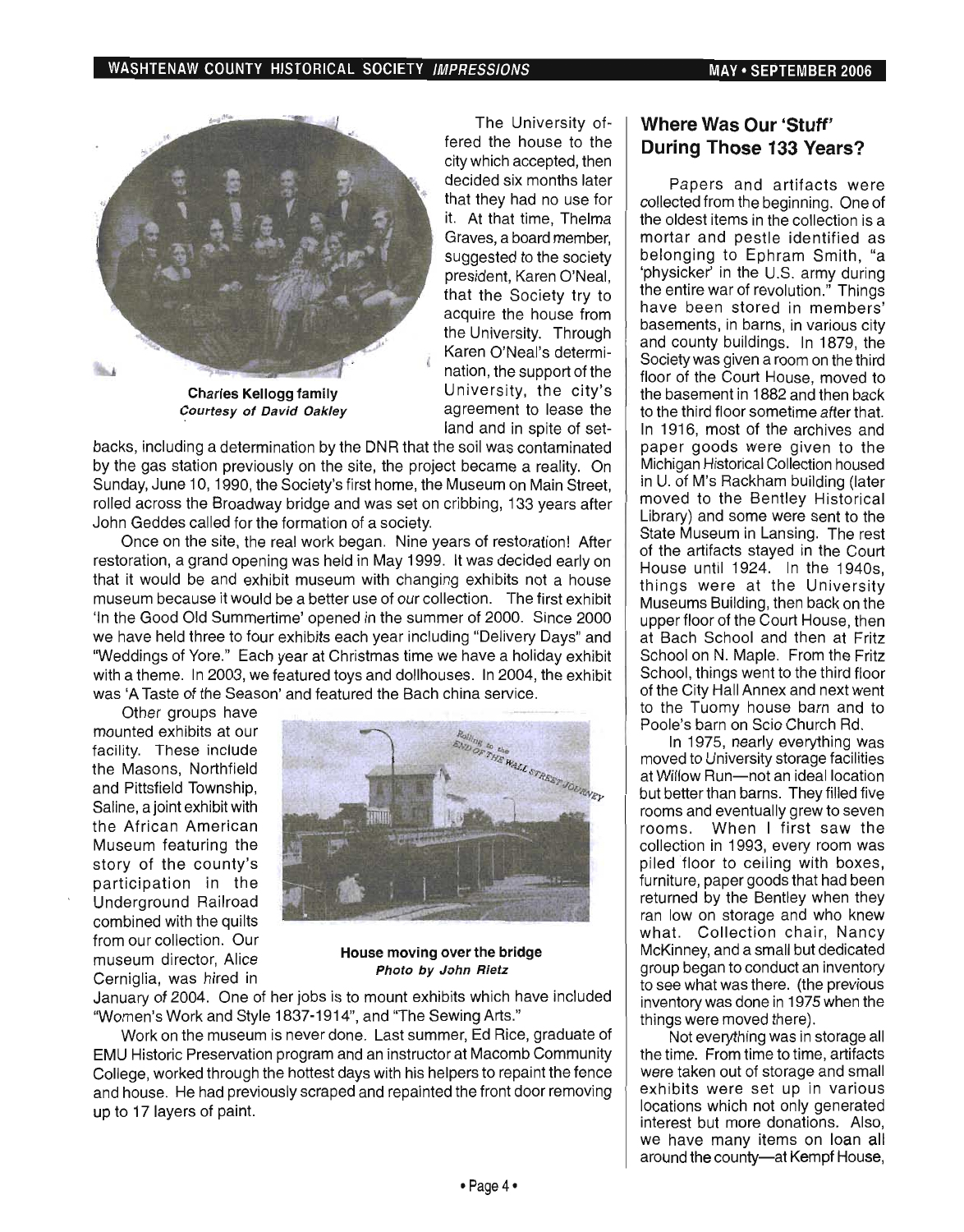Cobblestone Farm, Hack House in Milan, the Dexter Area Historical Society, the Lucy Clark piano in the Stearns collection and also some items retained by the Bentley.

When the basement was dug for the Museum on Main St., the plans called for a height of nine feet to give us plenty of storage space. As a result of a donation by Doris Anna Bach, we were able to install stateof-the art moveable storage shelves and our collection has finally found a permanent resting place. In addition, we have a wonderful climate controlled, accessible storage area at Sweepster on Zeeb Rd. for large items. Now our things are only a floor or, at most, five miles away as opposed to the 20 miles to Willow Run.



Basement storage shelves Photo by Judy Chrisman

### **How Do We Reach Out To The Public**

Offsite exhibits are placed around the community. We have had two exhibits at University Hospital as part of the Gift of Arts series. In March I took a small exhibit of farms and farm tools to the first annual Project Grow Seed Swap. Next March, a part of the Women's Work and Style exhibit will be on display in

the Mallett Creek branch of the Ann Arbor District Library.

We have two loan boxes, "From Hats to Spats" and "Life Before Electricity" that are rented to teachers. Each contains artifacts, books, lessons and a teacher guide.

Our newsletter, Washtenaw Impression, is published seven times a year. The first Impressions came out in 1943 and were just a printout of the program from the meeting. Many of them were published by Lela Duff. In 1975, Alice Ziegler became the editor , for the next 25 years and the first pictures were included. Susan Wineberg took over for the next five years. Our current editor is Laura Bien.

We have two "What's It?" games that can be taken to organizations, clubs, scouts, schools upon request. There is a version for children with 12 artifacts and an adult version with 20



June 1953 Impressions, published occasionally by the Washtenaw Historical Society

artifacts. Participants are encouraged to look the items over and fill out a multiple-choice questionnaire. Then the answers are given with comments about each artifact. We have the adult version with us today. You are invited to look it over and I will give the answers after the break.

### **Geneological Society Of Washtenaw County**

Marcia McCrary, President of the Genealogical Society, then gave their history which began as a special interest group of the Historical Society. In the 1970s, Harold Jones and Ralph and Lydia Muncy were appointed by the Historical Society to revise the Historical Society Bylaws to add Bylaws for the Genealogy section. In 1974, Ralph and Lydia Muncy invited others to form a genealogy group which then joined the Michigan Genealogy Society in May and held the first election of officers in June. In 1976, Bylaws of the Genealogy section were proposed at a Historical Society board meeting but no action was taken. At the June 1977 Annual meeting of the Geneology section, members voted to sever the connection with the Historical Society and become a separate Society and on Sept. 25 the Bylaws were adopted. The Historical Society acknowledged the withdrawal in June 1978.

Founding members of the Society include Leigh and Alloa Anderson, Doris Milliman, William and Polly Bender, Flora Burt, Ethelyn Morton, Ralph and Lydia Muncy, Harold Jones, Betty Knepper, Marguerite Lambert, Dorothy Ouradnik, Paticia Shaneyfelt, Kathryn Lohr, Margaret Sias, Richard L. Miller and James Wolf.

The mission of GSWC is to aid and assist members in Genealogical studies, to encourage collection and preservation of family and public records, to promote the exchange of Genealogical information. In keeping with that mission the Society holds informational meetings, classes and workshops, offers several publications such as the Directory of Cemeteries of Washtenaw County, and conducts cemetery readings.

In 1984, the library was moved to the LDS location at Hill and Tappan. In 2002, the library was moved to Huron Towers while the building at Hill and Tappan was renovated. The library moved back to Hill and Tappan in 2002. While the renovations included addition of an elevator to the building, it did not go to the basement where the library was located so a search for a new location was begun. In June 2004, the library moved to the new LDS building in Saline.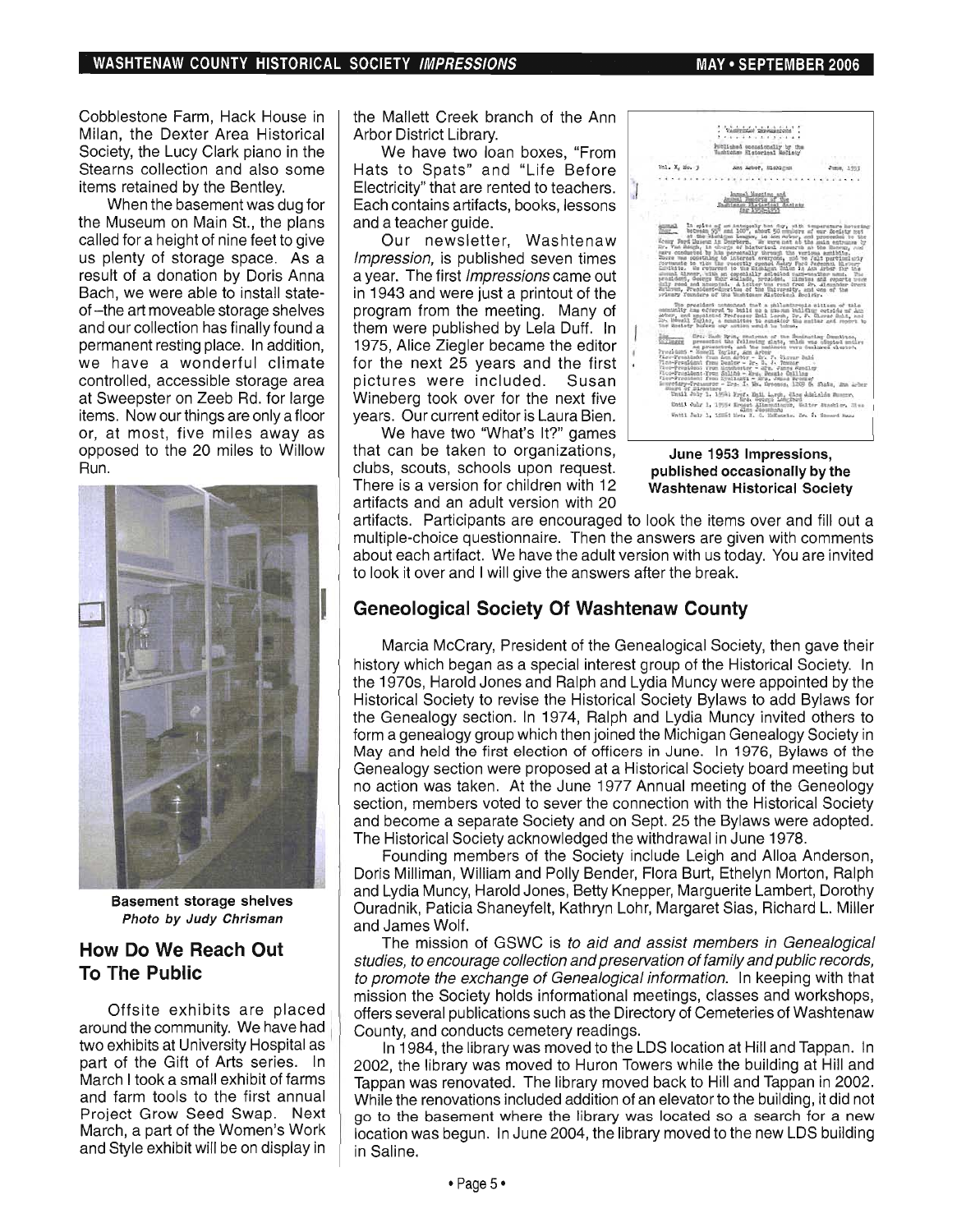The Society's monthly meetings have been held at St. Joseph Mercy Hospitals Education Center Auditorium since 2000.

Marcia told of the number of members and listed officers over the years. Her talk included pictures from cemetery readings and annual picnics and humorous sayings.

## **Coming Exhibition**

### **100 Years of Psychiatry at the University of Michigan September 27, 2006 to November** 15, **2006**

In celebration of the Centennial of the University of Michigan'S Department of Psychiatry, the Museum on Main Street will be hosting an exhibit on mental illness and its treatment from the Michigan perspective in the years covering 1906 to 2006. Major research in this area was done at this University in Washtenaw County. The exhibit will focus on depression and schizophrenia and how these illnesses have changed in diagnosis and treatment over the last hundred years. The exhibit, curated by Dr. Laura Hirshbein of the University of Michigan Department of Psychiatry will also focus on how psychiatry changed in its approach and practices over this time period.

Our Open House will be on Sunday, October 22 from 12 - 4 with an Informal talk by Dr. Hirshbein at 2 PM.

Hours Wednesday, Saturday and Sunday 12 - 4 PM and by appointment Phone: 734-662-9092, e-mail: wchs-500@ameritech.net

# **May Annual Meeting And Potluck Supper**



Dixboro United Methodist Church Photo by Judy Chrisman

On Sunday, May 23 the annual meeting was held at the Dixboro United Methodist Church. Tom Freeman led a tour of the church and meeting facilities and discussed the restoration work that is to be done. The construction of the church was authorized in 1857 using a design by Abraham Cooper of Ypsilanti. The church continued to grow with the community, adding an educational wing in 1951 and another one-story annex in 1969.

The tour was followed by "a thumbnail sketch of the Hamlet of Dixboro" by Dale Leslie, a native of Dixboro, who used the following short biographies and anecdotes to tell the story.

"Canter Your Horses, Please..." Bruce Avis lived at 5031 Warren Rd. at Dixboro Rd. His voice! It was something about the quality of his voice that showed enthusiasm, encouragement and instilled confidence. Any 4-H horseman or a member of the Fleming Creek Riding Club recognized the hearty and comfortable tones of Bruce Avis over the P.A. system at area horse shows and fairs. "Canter your horses, please. Canter your horses," he would instruct the riders in the ring. Bruce was a horse owner and he and wife Doris' two sons, Bruce E., Jr. and Charles W. (Chuckie) also raised show animals. A jovial, robust man, his voice now echoes in the heavens since he passed away in 1987 at the age of 73.

She was always in the picture Belle Carter (Mrs. Walter Carter) who lived at 7060 East Joy Rd. and later at her daughter's home 7110 Plymouth Rd. and "Sure, I can extinguish the candle" Nettie E. Gibb (Mrs. Emmett Gibb) who lived on Cherry Hill at Plymouth Rd. Belle & Nettie were born and died within a few weeks of each other: they were 93 at their passing in 1985. At first blush, these two long-time Superior Township residents would appear to have little in common. Belle Carter was petite, very modest, and lived most of her life on an area farm. Nettie Gibb was a full-size woman, an extrovert, and with her husband Emmett, served as proprietors of the Dixboro Store in the 1930s and '40s. The Gibbs lived next door to the store. (At one time, Emmett was referred to as the Mayor of Dixboro, a non-elected, anointed position.) Both women shared a love for their families and affection for the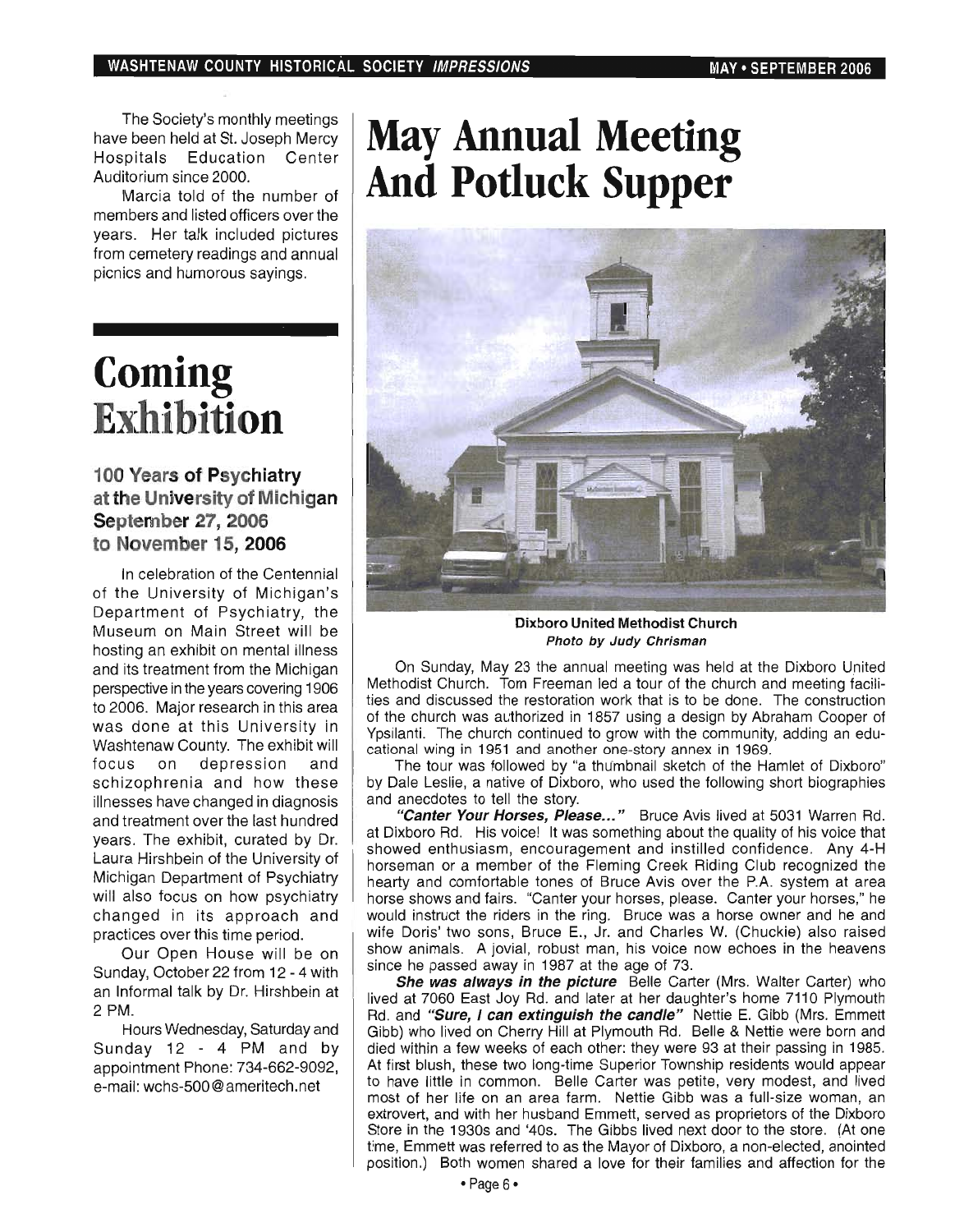Dixboro Methodist Church. In almost every 20<sup>th</sup>-century Dixboro photograph of a church project you can pick out Belle Carter at work in the background. Nettie loved to tell her story of the three-member family who struggled to blow out a candle. After the first two siblings awkwardly wrestled with the flame, the third family member contorted herself, stepped to the candle, took a deep breath and pinched the wick with her fingers! Nettie's one-person skit was repeated at church talent shows even though 90% of the audience knew the outcome.

A Wedding Bell in the Belfry Charles V. and Catherine Hagler lived at 3401 Berry Rd. "Ding, dong, ding dong" peeled the bell once again from the roof of the Dixboro Schoolhouse on the Village Green. It was July 21, 1984, and the community celebrated the 96-year-old school building's entry onto the State Register of Historic Places. The gift of a farm bell-a wedding present to Charles and Catherine Hagler almost 30 years prior-was mounted in the school belfry. Charles Hagler was the president of the Michigan Historical Commission and was instrumental in the school designation as an historic place. Tragically, within six months the Haglers would succumb to illness. The Dixboro United Methodist Church is a Michigan Historic Site and is listed in the National Registry of Historical Buildings and Places.

"I have his handshake..." Clinton J. Leslie lived at 5365 Church Rd. Clinton J. Leslie unassumedly attracted many friends. Why? Perhaps it was his strong work ethic or his quiet example of faith and obedience to his Creator. Clint and his wife, the former Leola Quackenbush, were active members of the Dixboro Church. They usually sat in the same pew each Sunday and Leola proudly sang the hymns of their faith. In the 1920s, the Leslies operated the Dixboro Store and later moved to a farm on Church Road. Clinton Leslie was an excellent house and barn painter, a talented carpenter (he helped build his two son's first homes) and a fervent player of the drums. In 1949, he supervised a host of volunteer workers who logged over 30,000 hours in building the fellowship hall addition to the Dixboro Church. When questioned whether the project Treasurer was bonded, he replied, "No, but I have his handshake." He was a true man of his work. Clinton Leslie passed away in 1974 at the age of 81 .

"He was a symbol of the community." Glen A. Freeman lived at 5107 Church Rd. Glen Freeman was a tireless community servant, characterized by Carol, his wife of 57 years, as simply and sincerely "interested in the community." He had the broad shoulders of a community leader; he was unheralded but highly respected. Glen helped charter Boy Scout Troop 30 and later served as its Scoutmaster for over 60 years. He logged innumerable miles walking behind a lawn mower at the Oak Grove Cemetery and long evening hours in the freezing winter creating an open-air ice rink on the Village Green. The community was able to reciprocate in 1974 when it lobbied the Ann Arbor Public Schools to rename the Dixboro School the Glen A. Freeman School. "He was a symbol of the community," eulogized Dixboro pastor Rev. Charles Marble upon Glen's passing in 1989 at the age of 88. Glen was an active member of the Dixboro United Methodist Church. In his twilight, he stood on a bench at Scout camp and humbly said, "I'll come to camp with you boys for as long as you let me." Glen Freeman was a fixture in the hearts of the Dixboro community.

Cletia E. (Cal) Edwards, Pastor, Dixboro Methodist Church, 1918-21 Mrs. Edwards wrote, "Our charge (also) included Free Church (Gotfredson at Plymouth Roads) and Northside Ann Arbor." Rev. Edwards drove a Model T Ford to his appointments and the rural route was hard on its thin tires. When the car's weight broke the frozen potholes, the sharp, icy edges would slice the tires. Another victim of Michigan's inescapable spring freeze and thaw. Mrs. Edwards recalls, "By the time Cal made it to Dixboro all four tires were riddled. At morning prayers they presented their problems to the Lord." In the mail at 11 am was a letter from a Masonic friend in Detroit. The writer said he had been thinking about Cal and his new work. And said, "I think I would like to help." So he went to the office of a mutual friend and after a short conversation said, "I have \$50 dollars to send to Cal, would you match it?" Out of the envelope dropped check for \$100.00. A farmer took Cal into Ann Arbor in his horse and buggy where he bought four new tires for his Model T

Ford. Cost: \$95.50. Mrs. Edwards writes, "We felt like Ezra and Nehemiah, that the good hand of my God was upon me. So we thanked the Lord and took courage."

The Graf Zeppelin Over **Dixboro** Children on the Dixboro School playground were awe struck by the foreign object they saw high in the sky. The mammoth Graf Zeppelin, the Trans-Atlantic German dirigible, flew over Dixboro enroute from Chicago to its U.S. home in Akron, Ohio. "Graf Zeppelin Passes Over Ann Arbor," read The Ann Arbor Daily News headline, October 26, 1933. "Flying at an elevation of less than 3,000 feet. .. the midday sun shining on its aluminum-coated fabric (it) passed over the heart of Ann Arbor at 11 :45 this morning." It was also reported in the Daily News that "thousands of persons lined the streets for a glimpse of the ship that once flew around the world." "Dixboro was in the flight path, too," recalled teacher Ivan Parker. The memory of seeing the large airship would last a lifetime.

After the excellent potluck supper, the business meeting was held. Various members of the board gave short reports on the past year's activities. The slate of candidates presented by the nominating committee was elected unanimously. Our new president is Richard Galant who has been on the board for four years. We welcome new board members Larry Kestenbaum and Susan Nenadic.

## **Looking For Holiday Lights**

This year's holiday exhibition, December 2006 to mid-January 2007 will feature the history of Christmas lights. If you have holiday lights, candle lanterns or chimes, 1900 to 1960, that you would be willing to loan for the exhibit, please contact Museum Director, Alice Cerniglia, at 734-662-9092.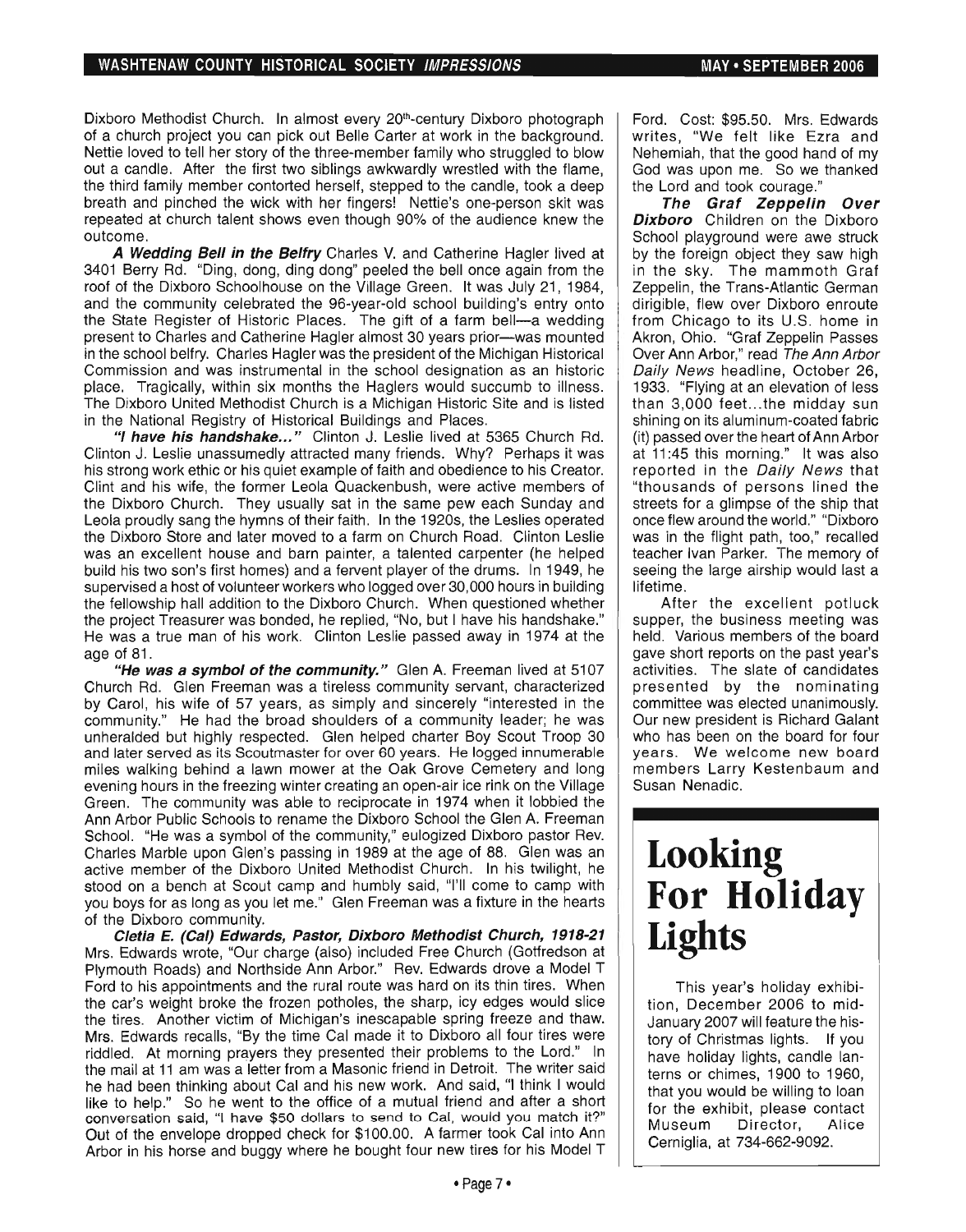## **In Memoriam**

### In One Week's Span, Washtenaw County Lost Three Irreplaceable History Enthusiasts

Marilou Warner died on July 23. She served on the board of our Society during the 1980s and also served on Kempf House's board and was once president. It was Marilou that devised the name of our new museum: The Museum on Main Street (MoMS). She and her husband David moved to Athens, Georgia several years ago and, through the years, kept in touch with our events.

Warren Hale died July 29. Warren had a life-long love of history which he expressed in a weekly column, Way Back When, in the Milan newspaper for more than 30 years. Warren was one of the founders of the Milan Historical Society and through his efforts Hack House was saved to become a museum as was the Milan Fire Barn. He is survived by his wife, Dee, and four children.

Patricia 'Sandy' Whitesell died on July 30. She oversaw the restoration of the Detroit Observatory and wrote a book about the facility: A Creation of His Own: Tappan's Detroit Observatory. Following the award-winning restoration, Sandy was the inaugural Director and Curator, creating a museum within the Observatory and using the facility as a laboratory for university instruction in Museum Methods. She is survived by her husband, John Wolfe, her parents and three siblings.

#### LISA KLiONSKY • CURRENT EXHIBIT THROUGH SEPTEMBER 10, 2006

## **The Flapper Era And Modern Times: 1920s Washtenaw County**

To understand the unbridled, exuberant times of the 1920s, consider the years leading up to what's known as the Jazz Age. In 1918, the Spanish influenza spread nationwide. By mid-October 1918, all public places in Washtenaw County where people would ordinarily gather were closed; the Michigan Union became a hospital; people wore masks if they went out; 115 people died of the flu in Ann Arbor. The first World War was just coming to an end in the fall of 1918 - men were starting to return home to an uncertain future, some finding that jobs they'd held before the war were no longer available to them.

By 1919, labor unrest took hold, with strikes in the steel, coal and railway industries, and other workplaces, though the economy appeared to improve. Prohibition against the liquor industry was ratified and would begin nationwide by January 1920. Americans disillusioned by President Woodrow Wilson's idealism and rigorous moral views longed for the "good old days" before the war. In 1921, Warren G. Harding became the next president - a weak leader with a corrupt administration.

As the 1920s unfolded, the economy boomed. It was the age of prosperity. Times were modern and better (or so it seemed until the 1929 crash). People reacted to the constraints of years just prior to the '20s by having a good time. They saw Clara Bow and Rudolph Valentino in the movies; they read about Lindbergh's 1927 trans-Atlantic flight; they heard Bing Crosby, Bessie Smith and Paul Whiteman on the radio; they went to baseball and football games. They drove more and more miles in their automobiles. Half the entire

U.S. population went to movies weekly. Speakeasies, where trusted customers could order a drink, opened nationwide, circumventing Prohibition.

In an increasingly youth-oriented 1920s society, young women dubbed "Flappers" pushed their boundaries well beyond previous generations. They wore shorter skirts; they danced, drank and smoked in public. They wanted to have fun, and to express their rights to make choices and to engage in material selfindulgence as consumers.

The 1920s proved a time of enormous growth in Washtenaw County. The county's population rose from 49,000 at the outset of the '20s to more than 65,000 by decade's end. And the county grew more diversified; the African American population in Ann Arbor grew by 62 percent.

The University of Michigan student population grew significantly - from around 6,200 in 1916 to an estimated 10,200 by the fall of 1926. The student population at what is today known as Eastern Michigan University rose from 2,800 pre-war to 4,000 in 1925.

As the area population grew, so, too, did businesses. The number of restaurants in Ann Arbor nearly doubled between 1920 and 1925. Retail and manufacturing business also grew considerably.

The 1920s saw major building growth. At U of M, landmarks including Michigan Stadium, Clements Library, Angell Hall, the Michigan League and the University of Michigan hospital complex were built during the decade. In Ann Arbor, the First National Building went up and in Ypsilanti, the Huron Hotel was built.

Around Ann Arbor, Angell, Jones and Mack schools were built during the 1920s; St. Thomas opened a new school facility; St. Joseph's Mercy Hospital, at its central Ann Arbor site, built a major addition in the 1920s.

And in everyday life in the 1920s, Washtenaw County residents found themselves enjoying more modern conveniences and appliances. And they were having more fun. They swam in the Huron River; they danced at Drake's Sandwich Shop; they saw movies at the Michigan Theater, the Wuerth Theater and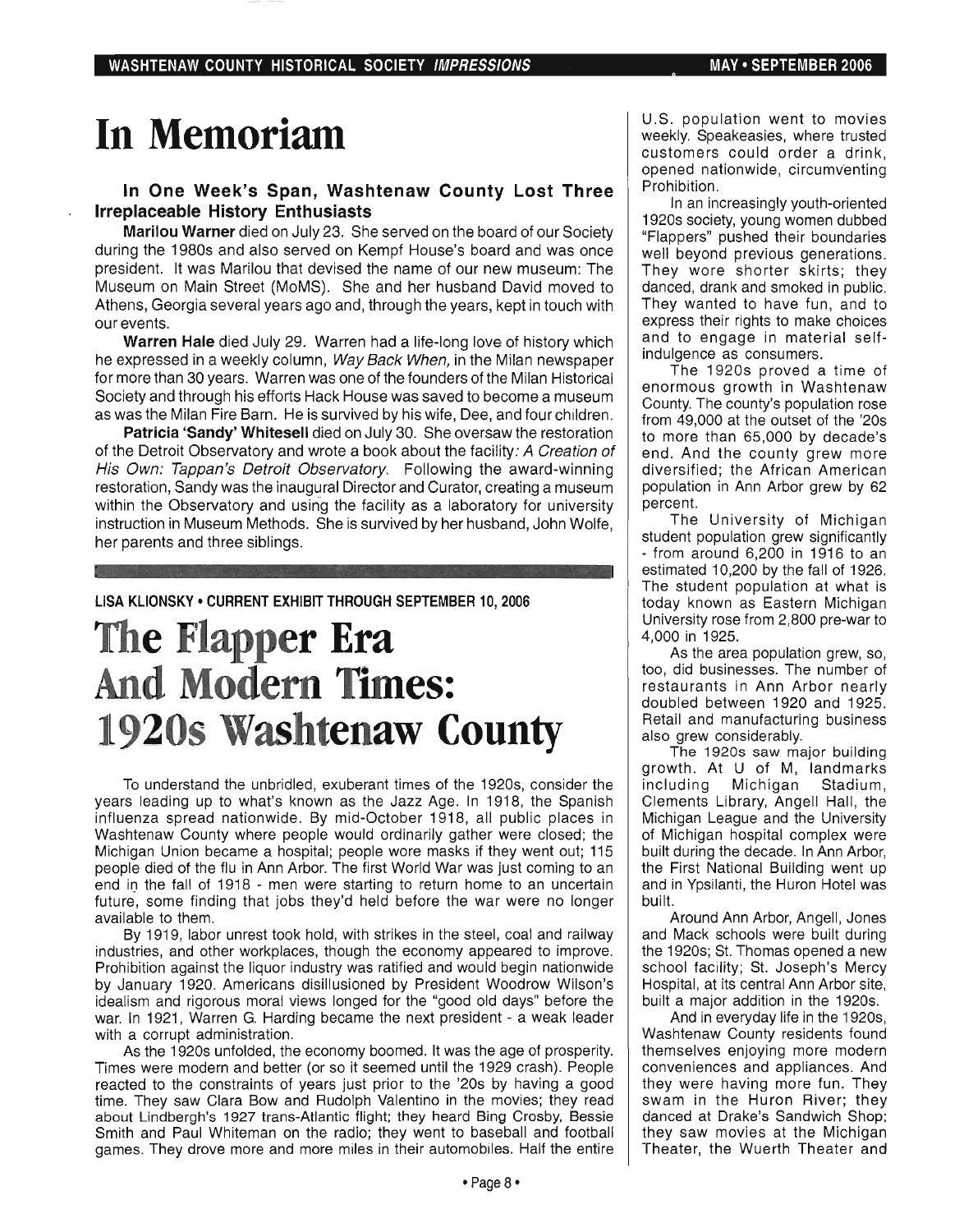others; they enjoyed malts at the soda fountain; and some drank alcohol in speakeasies or in "Turkish coffeehouses."

This exhibition came together with the help of many people and institutions in the Washtenaw County community. We'd like to thank the following: Gail Dougherty, of Ann Arbor, who sparked the idea when she suggested displaying some of her aunt's dresses; Nina Rackham, of the Dexter Area Museum; Virginia Davis Brown, of the Ypsilanti Historical Museum and Archives; Tim Shannon, owner of Wilkinson's Luggage Shop; Dr. Wayne Colquitt, D.D.S.; Jeff Rowe, of the Michigan Union; Judy Chrisman, Roy Reynolds, Pauline Walters, Ann DeFreytas, Ralph Beebe - all Washtenaw County Historical Society board members for their help and support. Lisa Klionsky, exhibit curator, and Alice Cerniglia, museum director, planned, researched and installed the exhibit.



Flapper era dresses and beaded bags

Dresses on loan from Gail Dougherty of Ann Arbor Photo by Judy Chrisman



Case contains items from Drakes's Sandwich Shop and other artifacts from WCHS collection Dress on loan from Dexter Area Historical Society Photo by Judy Chrisman

## **Donations For The Garden**

Patty Creal is watering the boxwoods in the museum garden. Three of the bushes replace those that did not survive the winter. They were donated by Nature's Garden Center, Saline along with three bags of mulch. We wish to thank Steve Sclater - owner. Photo by Judith Chrisman



## **Wander Washtenaw Passport To History**

We are again participating with the Washtenaw County Historical Consortium which is sponsoring a year-long project, Passport to History, designed to encourage people, especially schoolchildren, to visit the county's many wonderful historical attractions. The project runs from July 1, 2006 to June 30, 2007. Participants pick up a passport and brochure at any participating site. The passport is signed by a tour guide at each site that is visited. Those who visit twelve or more places will receive a small gift after sending in the signed passport. Those that visit fifteen or more sites will be eligible for a drawing that will be held at Parker Mill on Huron River Day, Sunday, July 8, 2007. Three entries will be drawn and each of the three will receive a \$50 certificate valid at any participating museum shop. The Consortium is encouraging teachers and parents to use this project to help educate children of all ages about our rich heritage and help them become familiar with the county's wide variety of historical resources. Contact the WCHS Museum on Main Street - email: wchs-500@ameritech.net or phone 734-662-9092, or any participating organization for information.

## **Join Us At Our Sunday Programs**

WASHTENAW COUNTY HISTORICAL SOCIETY General Meetings: September 2006 - May 2007

Sunday, 9/17/06· 2:00 PM THE DAVID BYRD CENTER D Byrd Bldg, 3216 Lohr Rd • Ann Arbor

Sunday, 10115/06· 2:00 PM THE GERMAN CONNECTION Glacier Hills Retirement Community

Sunday, 11/19/06· 2:00 PM ANN ARBOR HISTORY IN SLIDES Ypsilanti District Library

Sunday, 2118/07 • 2:00 PM ONE-ROOM SCHOOLHOUSES Cobblestone Farm Barn 2871 Packard

Sunday, 3/18/07 • 2:00 PM CARNEGIE LIBRARY PROJECTS Ann Arbor District Library

Sunday, 4/15/07 • 2:00 PM DIXSORO UNITED METHODIST **CHURCH** Dixboro United Methodist Church